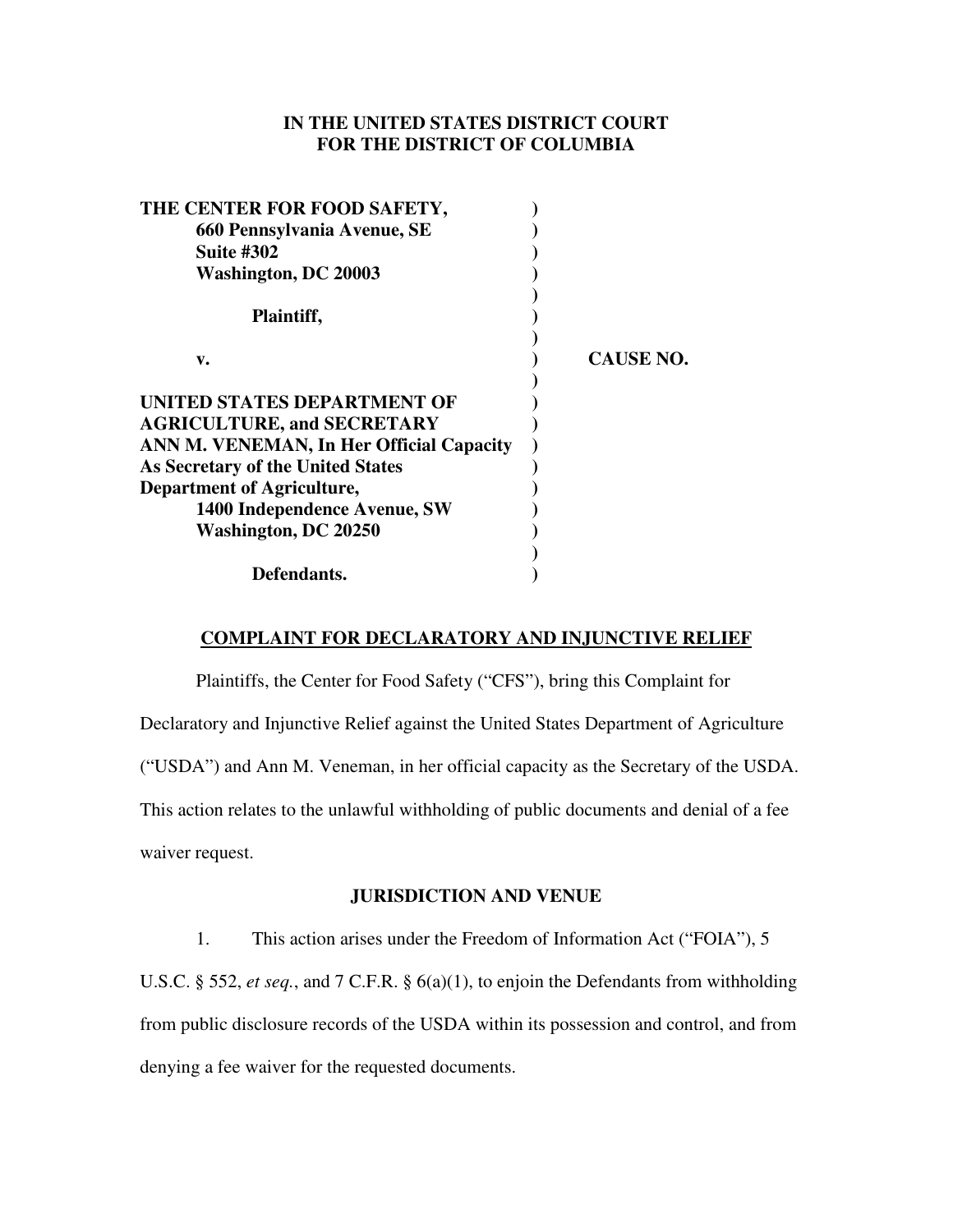2. This Court has jurisdiction over this action pursuant to the FOIA, 5 U.S.C. § 552(a)(4)(B), 28 U.S.C. § 1331 (federal question), 28 U.S.C. § 1346 (United States as a Defendant), and 28 U.S.C. § 1361 (mandamus).

3. The relief requested is specifically authorized pursuant to 28 U.S.C. § 2201 (declaratory relief), and 28 U.S.C. § 2202 (injunctive relief).

4. Venue is proper in this Court pursuant to 28 U.S.C. § 1392(e) as the Defendants in this action, the USDA and its Secretary, have their principle office within this district, and a substantial part of the events and omissions which gave rise to this action occurred in this district.

#### **PARTIES**

5. Plaintiff, CFS, is a non-profit public interest organization committed to the protection of human health and the environment. CFS seeks to engage in projects that address the impacts of our food production system on human health, animal welfare and the environment. CFS focuses its efforts on understanding and sharing information about harmful food technologies, and promoting organic and other forms of sustainable agriculture. CFS achieves these goals by, *inter alia*, analyzing information from, policy decisions of, and applications for organic certifying accreditation pursuant to the requirements of the National Organic Program<sup>1</sup> submitted to Defendant USDA. CFS is located at 660 Pennsylvania Avenue, SE, Suite 302, Washington, DC 20003.

6. Defendant, the USDA, is an agency of the United States Government established under 7 U.S.C. § 2201, *et seq*., and charged with the duty to propose and promulgate regulations, prepare studies and reports, make determinations and findings, and take other appropriate actions concerning the protection of food, agriculture, and

<sup>&</sup>lt;sup>1</sup> Final Rule, Subpart F – Accreditation of Certifying Agents.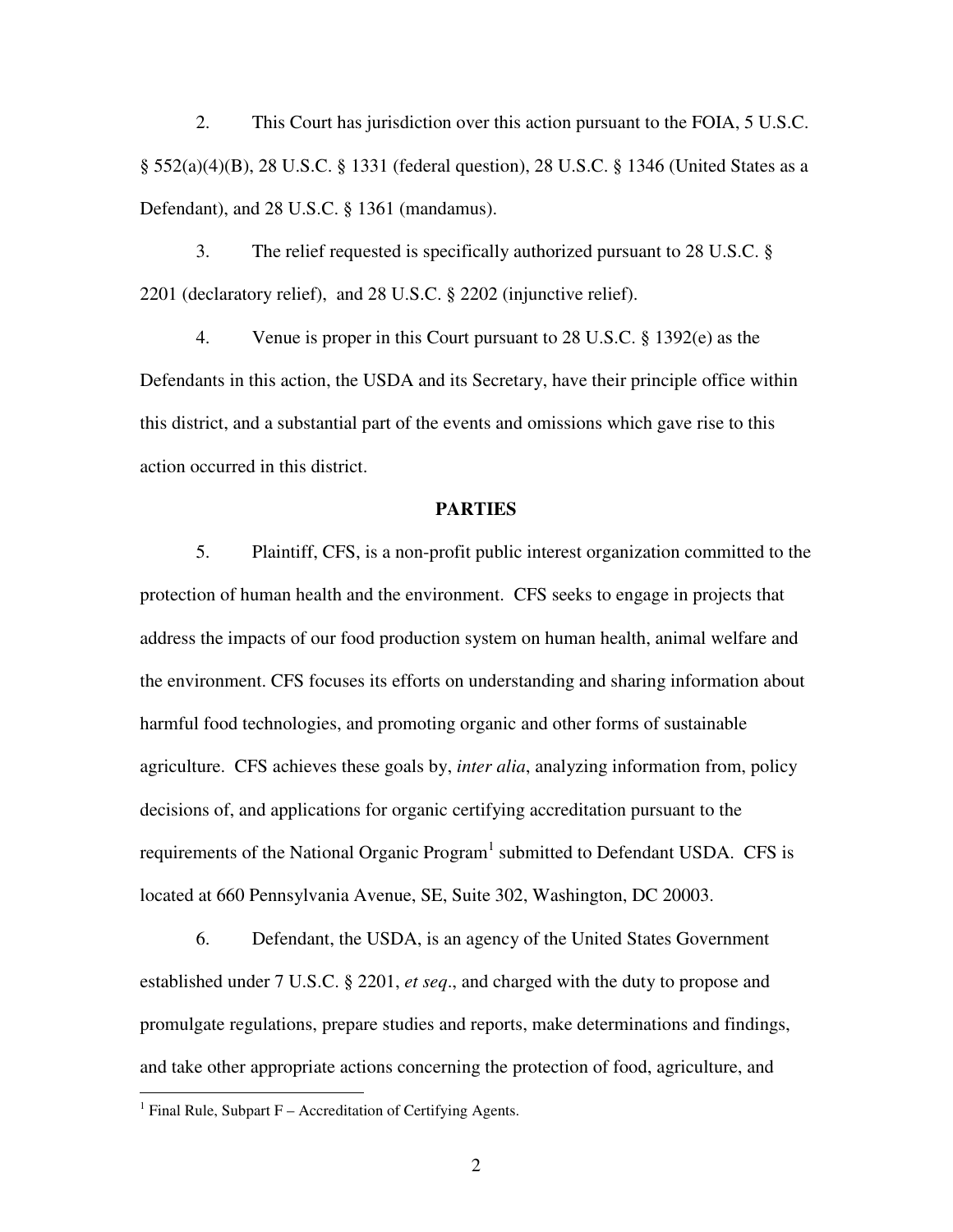natural resources, including issues related to the National Organic Program, 7 U.S.C. § 6501 *et seq*.

7. Defendant, Secretary Veneman, in her official capacity, (collectively with the USDA, the "Defendants"), is appointed pursuant to 7 U.S.C. § 2202, and is charged with oversight of Defendant USDA and ensuring that all rules and regulations pertaining to Defendant USDA are complied with.

8. Defendants, pursuant to the requirements of FOIA, 5 U.S.C. § 552 *et seq*., have a duty to provide public access to all public documents in their possession, including those concerning the National Organic Program. Defendants possess records, relating to the accreditation of organic certifying agents, to which CFS seeks access.

#### **FACTS AND CLAIMS FOR RELIEF**

9. This is an action to compel Defendants to obey the law. It is an action to correct and prevent further gross and deliberate violation of federal law requiring the release of public documents and fee waiver and to compel compliance with the requirements of such law.

10. The Freedom of Information Act provides that any person has a right to obtain access to federal agency records, unless those records are protected by one of the nine enumerated exemptions within the Act. 5 U.S.C. § 552 *et seq*.

11. Section  $552(a)(4)(A)(iii)$  of FOIA requires agencies to waive fees for the requested documents if the requester can show that "disclosure of the information is in the public interest. . ."

3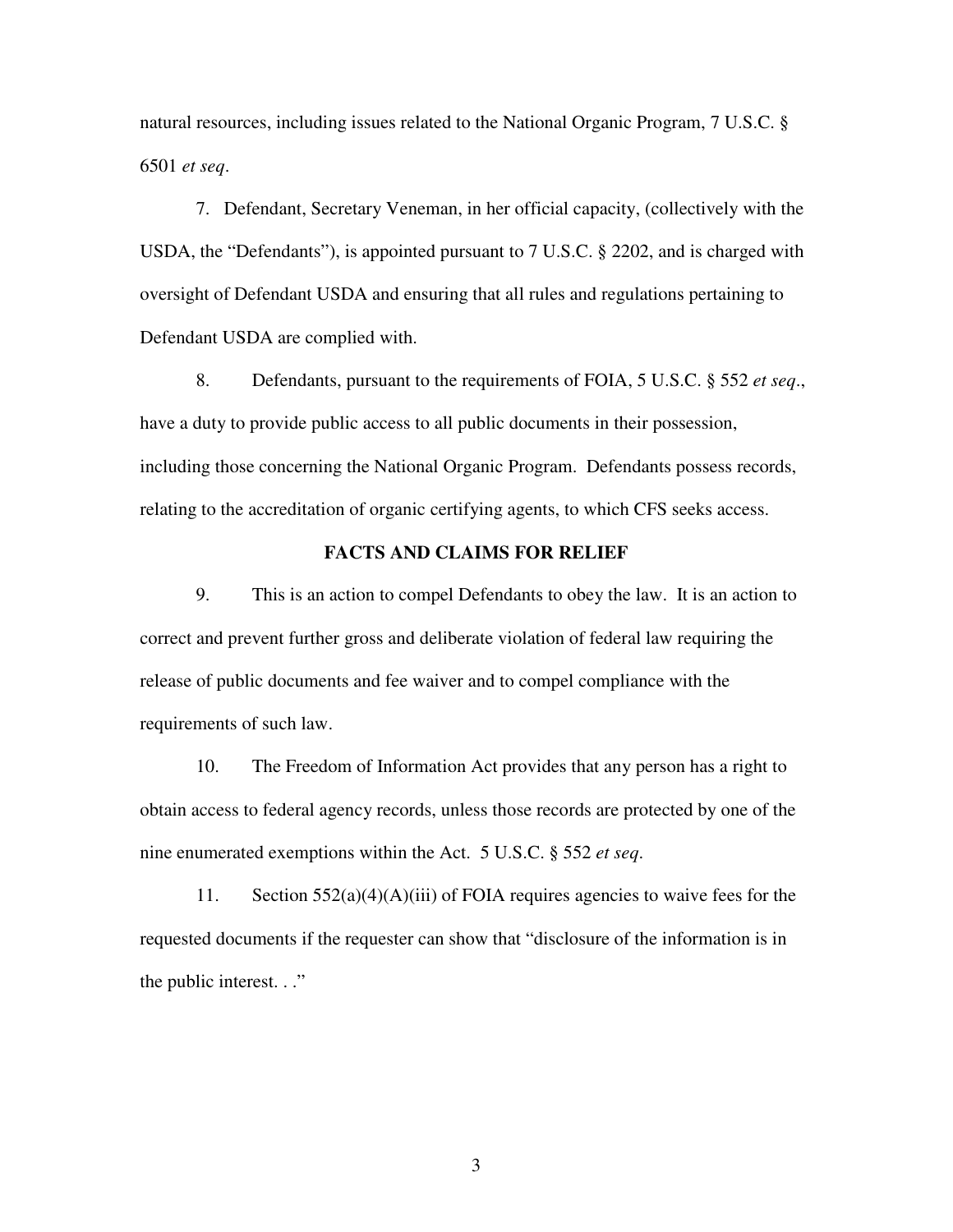12. Each federal agency then publishes its own procedural regulations

regarding FOIA requests and fee waivers. The Defendants' regulations require that the

agency shall waive fees after considering the following six factors:

- (i) The subject of the request, i.e., whether the subject of the requested records concerns "the operations or activities of the government";
- (ii) The informative value of the information to be disclosed, i.e., whether the disclosure is "likely to contribute" to an understanding of government operations or activities;
- (iii) The contribution to an understanding of the subject by the general public likely to result from the disclosure, i.e., whether disclosure of the requested information will contribute to "public understanding";
- (iv) The significance of the contribution to public understanding, i.e., whether the disclosure is likely to contribute "significantly" to public understanding of government operations or activities;
- (v) The existence and magnitude of a commercial interest, i.e., whether the requester has a commercial interest that would be furthered by the requested disclosure; and
- (vi) The primary interest in disclosure, i.e., whether the magnitude of the identified commercial interest of the requester is sufficiently large, in comparison with the public interest in disclosure, that disclosure is "primarily in the commercial interest of the requester."

7 C.F.R. Pt. 1, Subpt. A, App. A, § 6(a)(1).

13. FOIA provides that once a requester exhausts its administrative remedies,

it may seek judicial review of denials of fee waivers. 5 U.S.C. § 552(a)(6).

14. On June 26, 2002, CFS sent Defendants a "Freedom of Information Act

Request," ("request letter") pursuant to 5 U.S.C. § 552 *et seq.,* requesting documents in

the possession of the Defendants pertaining to, *inter alia*, the USDA's use of applications

for accreditation under the requirements of the National Organic Program, 7 U.S.C. §

6501 *et seq*., Final Rule, Subpart F. The request letter also requested a fee waiver, and

provided justification for such waiver, pursuant to 7 C.F.R. Pt. 1, Subpt. A, App. A, §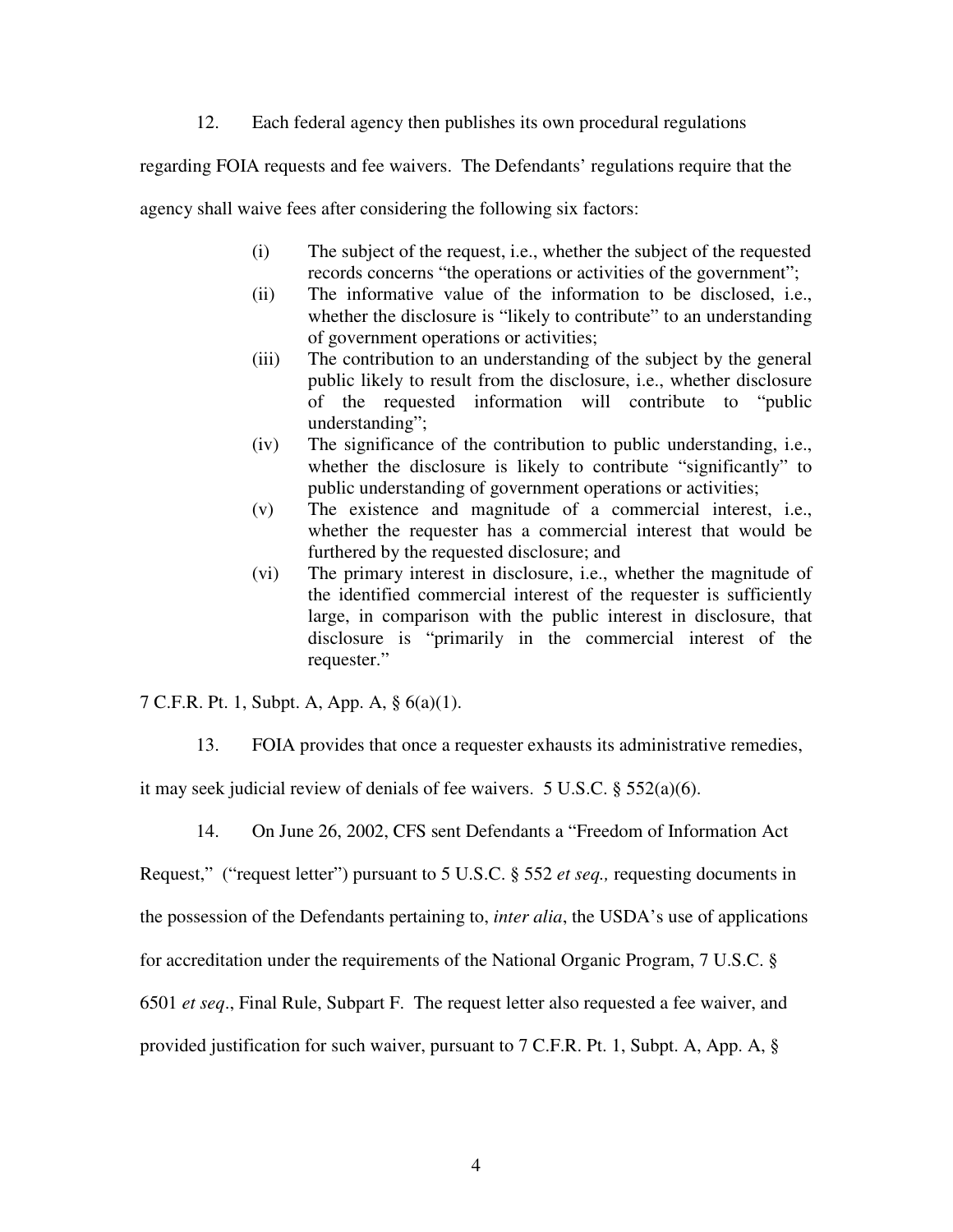$6(a)(1)$ . A copy of the request letter is attached hereto and incorporated herein by reference as Exhibit A.

15. By letter dated August 7, 2002, Defendants denied CFS' request for documents, stating that CFS did not qualify for a "mandatory fee waiver." Defendants offered to consider a voluntary fee waiver if CFS narrowed its request to a "more manageable size." Furthermore, Defendants stated that CFS was entitled to appeal its denial of the fee waiver.<sup>2</sup> A true and accurate copy of the August 7, 2002, letter is attached hereto and incorporated herein by reference as Exhibit B.

16. On August 14, 2002, by letter, CFS administratively appealed the Defendants' denial of a fee waiver for its FOIA request.<sup>3</sup> CFS pointed out that it met all the criteria necessary to obtain a fee waiver under 5 U.S.C.  $\S$  552(a)(4)(A)(iii) and 7 C.F.R. § 6(a)(1). A true and accurate copy of this appeal letter is attached hereto and incorporated herein by reference as Exhibit C.

17. By letter dated February 11, 2003, almost six months later, the Defendants responded with a final denial of CFS' fee waiver request, and informed CFS that since it was a final agency determination, CFS was entitled to judicial review pursuant to 5 U.S.C. §  $552(a)(4)(B)$ . A true and accurate copy of this final letter is attached hereto and incorporated herein by reference as Exhibit D.

18. On May 12, 2003, in response to the Defendants' actions and after a meeting with representatives of the USDA, CFS sent a request letter to the Defendants which narrowed the scope of its original document request and once again requested a fee

 $2$  Defendants assigned this FOIA request AMS FOIA No. 130-02.

<sup>&</sup>lt;sup>3</sup> Defendants assigned this appeal, Appeal No. 13-02.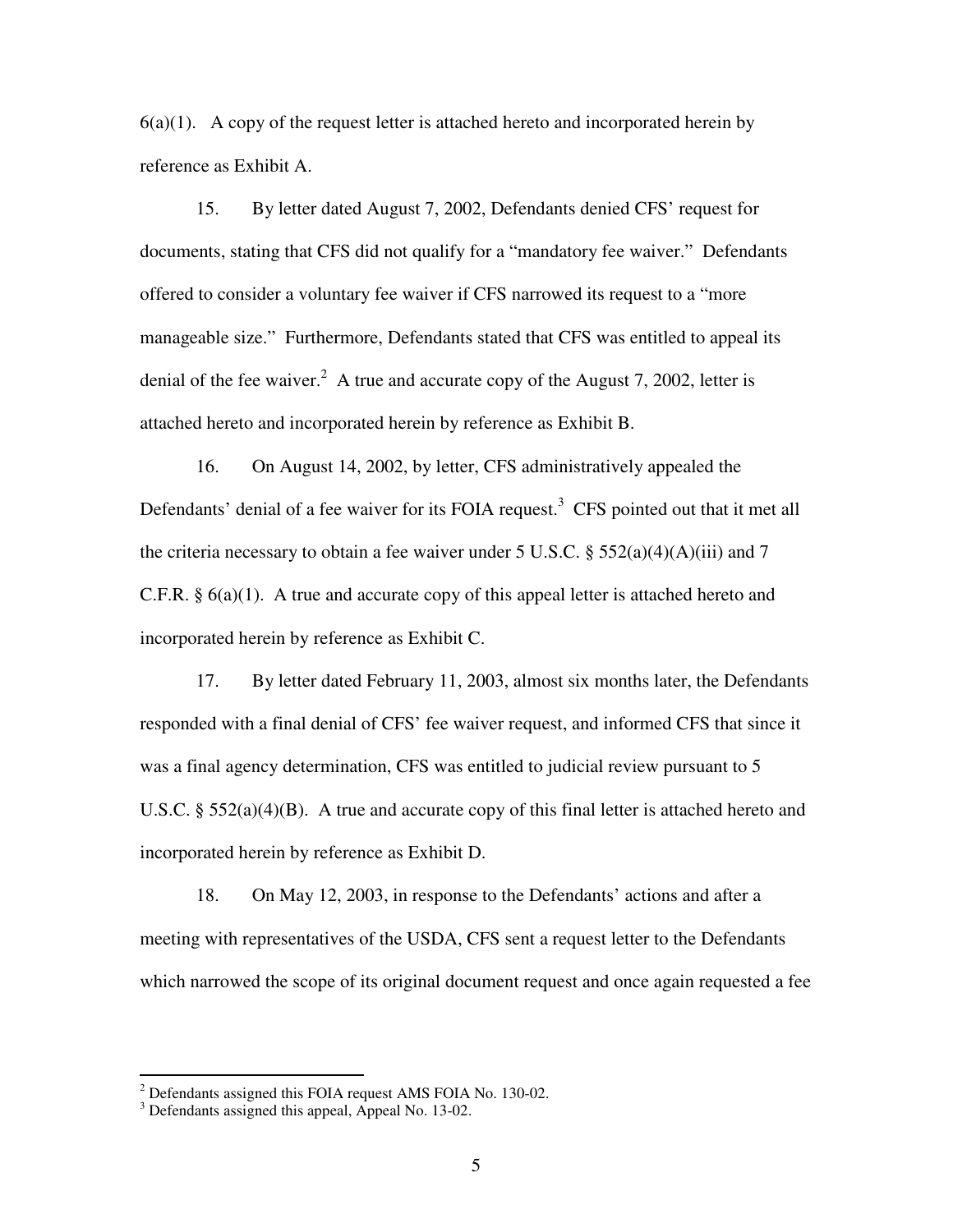waiver. A true and accurate copy of this letter is attached hereto and incorporated herein by reference as Exhibit E.

19. On June 26, 2003, CFS sent a follow up letter, via email, to the Defendants, reaffirming its interest for the documents previously requested. A copy of this letter is attached hereto and incorporated herein by reference as Exhibit F.

20. On August 27, 2003, after no response from the Defendants, CFS sent another follow up email to the Defendants inquiring on the status of its FOIA request. A true and accurate copy of this email is attached hereto and incorporated herein by reference as Exhibit G.

21. On the same day, via email, Defendants' representative, Paula Collins, responded stating that the request had been prepared and submitted to the Office of the General Counsel for review. A copy of this email is attached hereto and incorporated herein by reference as Exhibit H.

22. On September 16, 2003, via email, CFS once again contacted Defendants inquiring on the status of its FOIA request. Defendants responded, on the same day, via email, stating that the draft response remained in the Office of General Counsel, and it was not known when it would be released. A true and accurate copy of these emails are attached hereto and incorporated herein by reference as Exhibits I and J, respectively.

23. On March 11, 2004, nearly 6 months with no final determination or response from the Defendants, CFS, believing the silence to be a constructive denial of its request for documents and fee waiver, sent a letter to the Defendants requesting the Defendants to provide the requested documents within twenty working days or consider

6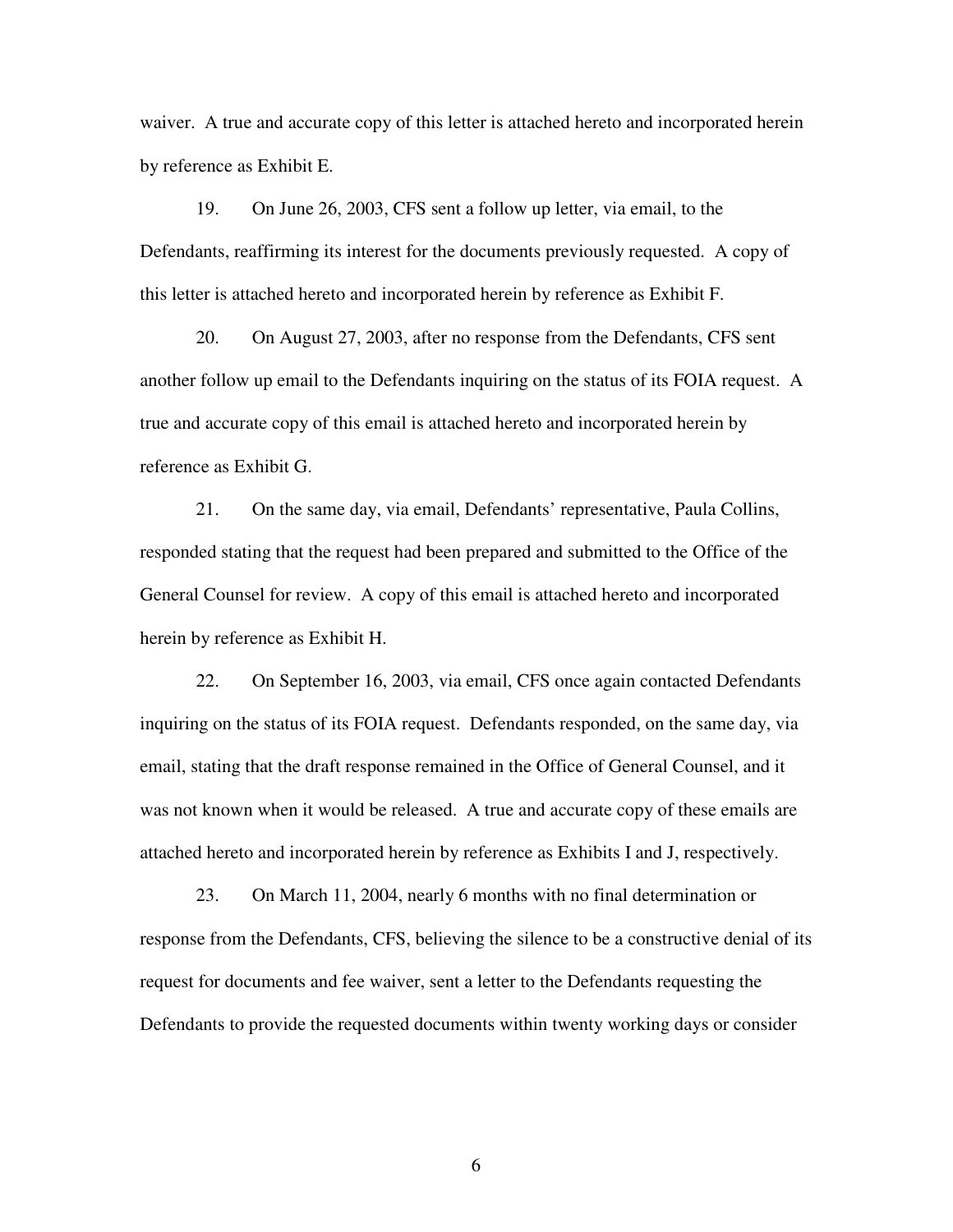the letter a final administrative appeal of the denial. A true and accurate copy of the letter is attached hereto and incorporated herein by reference as Exhibit K.

24. On March 16, 2004, the Defendants replied by sending CFS a letter stating the fee waiver request was denied and that the if CFS wanted the documents it could pay the costs associated with the search, review and copying associated with the requested documents. The letter also stated that CFS had a right to seek an administrative appeal. A true and accurate copy of the letter is attached hereto and incorporated herein by reference as Exhibit L.

25. CFS, by letter dated March 23, 2004, filed an administrative appeal of Defendants' denial of its request for fee waiver. A true an accurate copy of the letter is attached hereto and incorporated herein by reference as Exhibit M.

26. On May 4, 2004, the Defendants responded to CFS' appeal, by letter, stating that CFS did not meet all the requirements of the fee waiver provision of 7 C.F.R.  $§$  6(a)(1), specifically the third factor requiring the requester to show that the information will contribute to "public understanding." The letter further stated that the fee waiver was denied, it was a final agency determination, and that CFS was entitled to seek judicial review of the denial. A true and accurate copy of the final denial letter is attached hereto and incorporated herein by reference as Exhibit N.<sup>4</sup>

27. CFS has exhausted its administrative remedies under FOIA and is entitled to judicial review of this matter pursuant to 5 U.S.C.  $\S 552(a)(B)$ .

28. This Court should enter injunctive relief and permanently enjoin the Defendants from denying CFS' request for a fee waiver.

<sup>&</sup>lt;sup>4</sup> Defendants refer to this appeal as, Appeal 3-04.